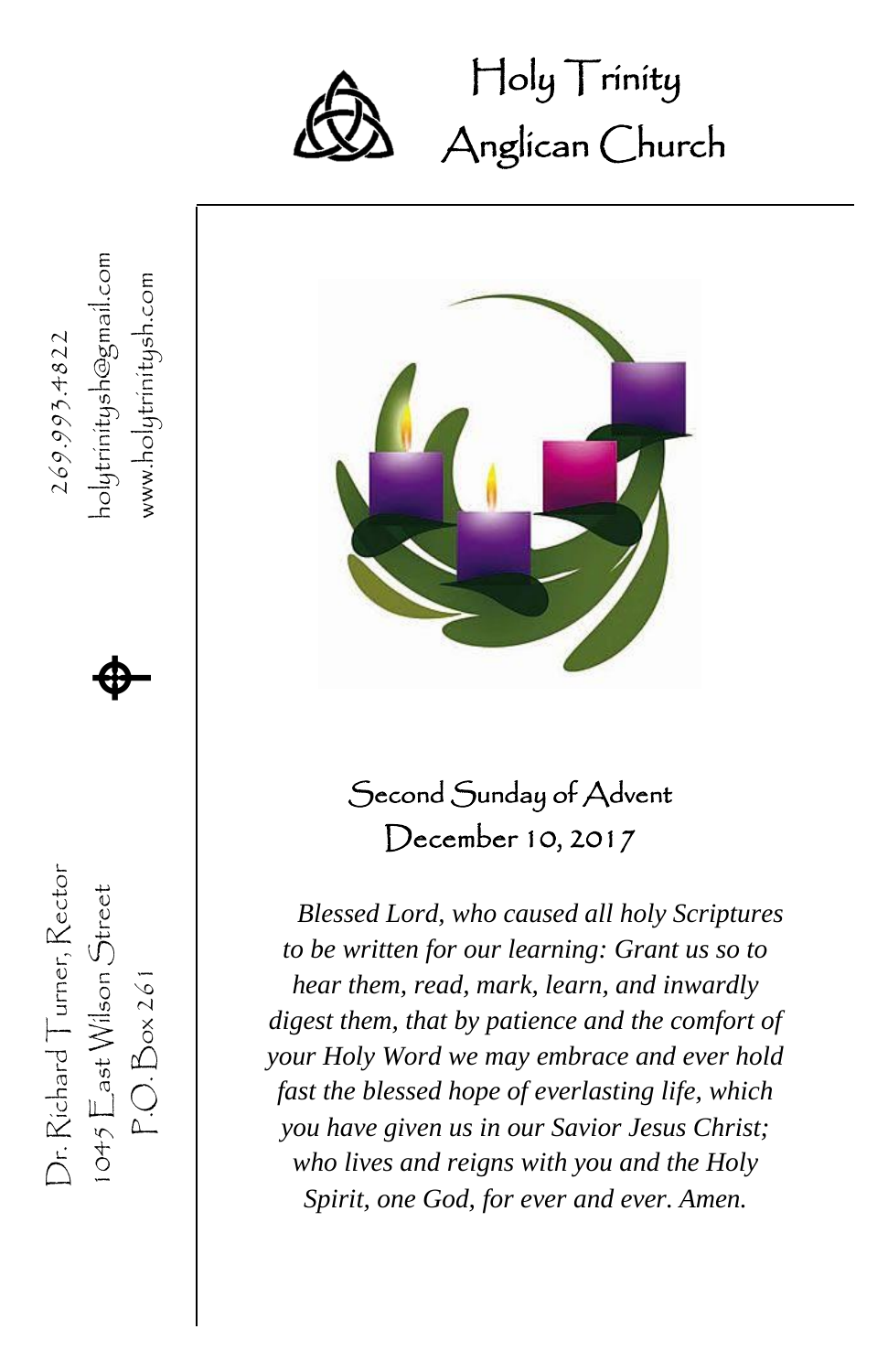### Order of Service

Call to Worship 10,000 Reasons Just a Closer Walk with Thee  $\vert$  ove  $\vert \vert$  as Come

# Advent Wreath

Processional Hymn  $O$  Come O Come, Emmanuel

Opening Prayer

 $First|$  esson  $|s$ aiah 40:1-11  $P_{\text{salm}} 85:1 - 2, 8 - 13$ Second Lesson 2 Peter 3:8-15a Sequence Hymn Spirit of the Living God Gospel Mark 1:1-8 The Sermon Fr. Rick Turner The Nicene Creed Prayers of the People Confession and Absolution The Peace Offertory Hymn Come Thou Fount of Every Blessing The Great Thanksgiving Sanctus The Lord's Prayer The Breaking of the Bread Communion Hymns Breathe Amazing Love/You are My King Prayer of Thanksgiving Recessional Hymn Guide Me O Thou Great Jehovah Benediction Dona Nobis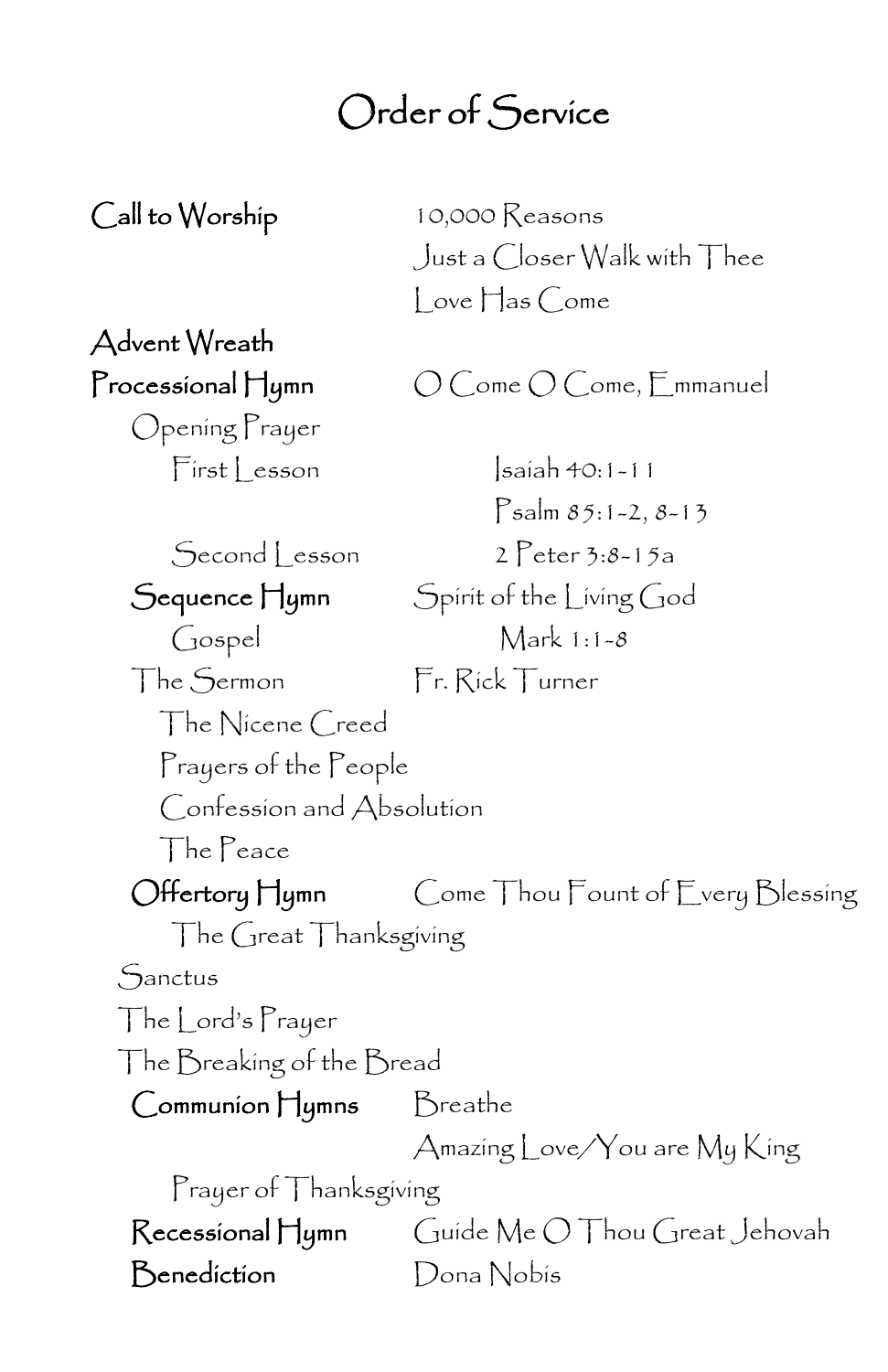### Servant Ministry

#### Today

 Advent Wreath: Norm & Carol Bailey Greeter: Dennis DeVinney Reader: Janet Moser Intercessor: | aura Jager Chalice: Mark | ewis Host: Don & Celia Kuick Altar Guild: Carol Bailey, Dawn Darling, Kim Maxwell Tellers: Norm Bailey & Dennis DeVinney

⊕

#### Next Week

Greeter: Norm Bailey Advent Wreath: Brad & Sonya Sylvester Readers: Please sign up in the parish hall for next Sunday. Intercessor: Todd Brugh Chalice: Don Kuick Host: Susan & Gary Katt Altar Guild: Carol Bailey, Dawn Darling, Kim Maxwell Tellers: Helga Costello & Dana Turner

Each one should use whatever gift he has received to serve others, faithfully administering God's grace in its various forms. ~ 1 Peter 4:10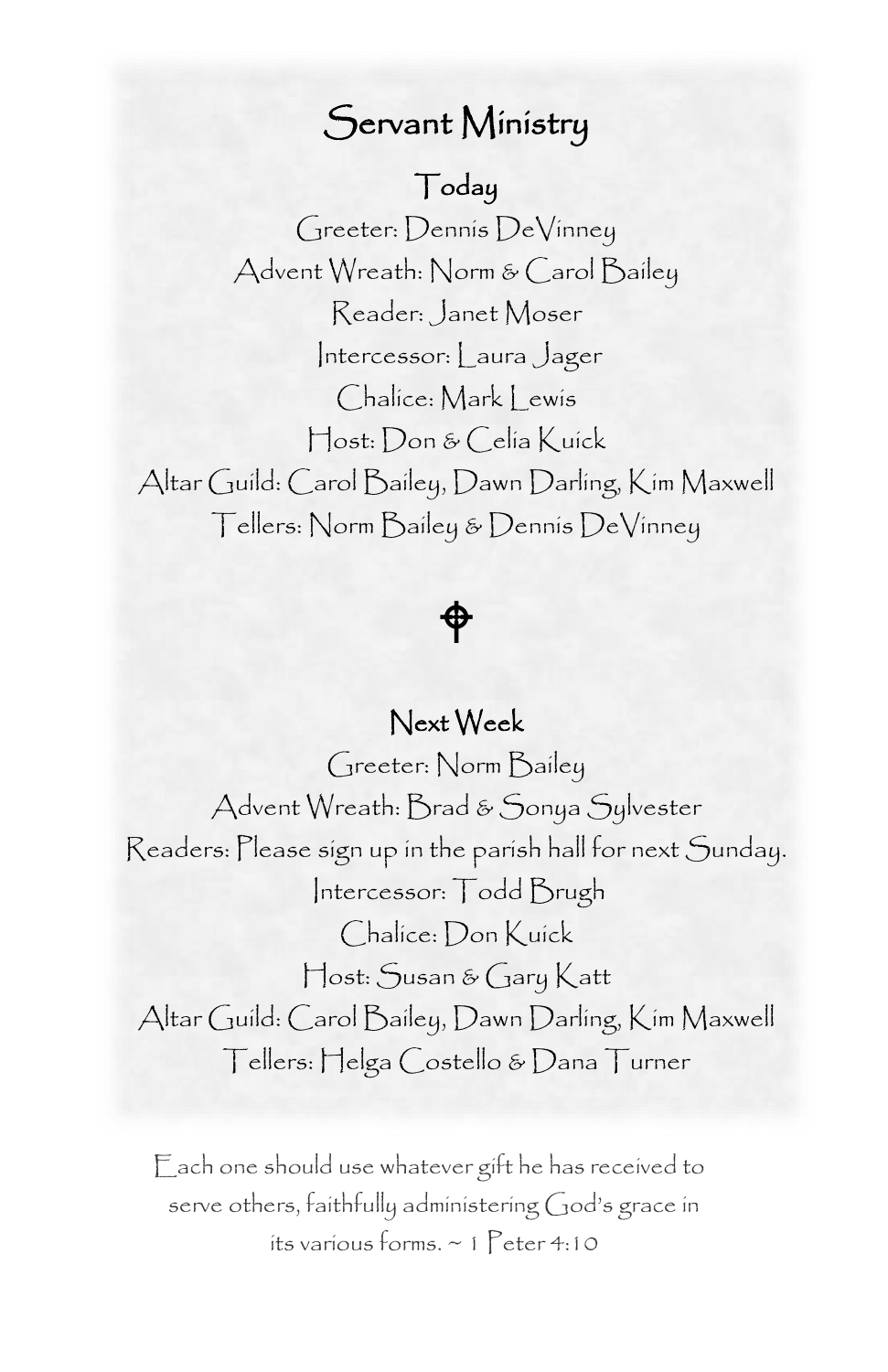

#### Preparation Devotional ~ December 17<sup>th</sup>

### Lessons and Carols

Genesis 2:4-9, 15-25 Genesis 3:1-24

Isaiah 40:1-11 Jeremiah 31:31-34 Isaiah 7:10-15 Micah 5:2-4 Zephaniah 3:14-18 Isaiah 65:17-25  $Luke 1: 26 - 35; 38$ 

#### The Collect

 Lord Jesus Christ, who sent your messengers the prophets to preach repentance and prepare the way for our salvation: likewise make ready your way, by turning the hearts of the disobedient to the wisdom of the just, that at your second acceptable in your sight; who with the Father and the Holy<br>Spirit lives and reigns, one Good, now and forever. Amen Grant that the ministers and stewards of your mysteries may coming to judge the world, we may be found a people Spirit, lives and reigns, one God, now and forever. Amen.

> All baptized Christians are welcome to come to the Lord's Table. If you have a need or you wish to stand in for someone with a need, please come to the side altar where someone will pray with you.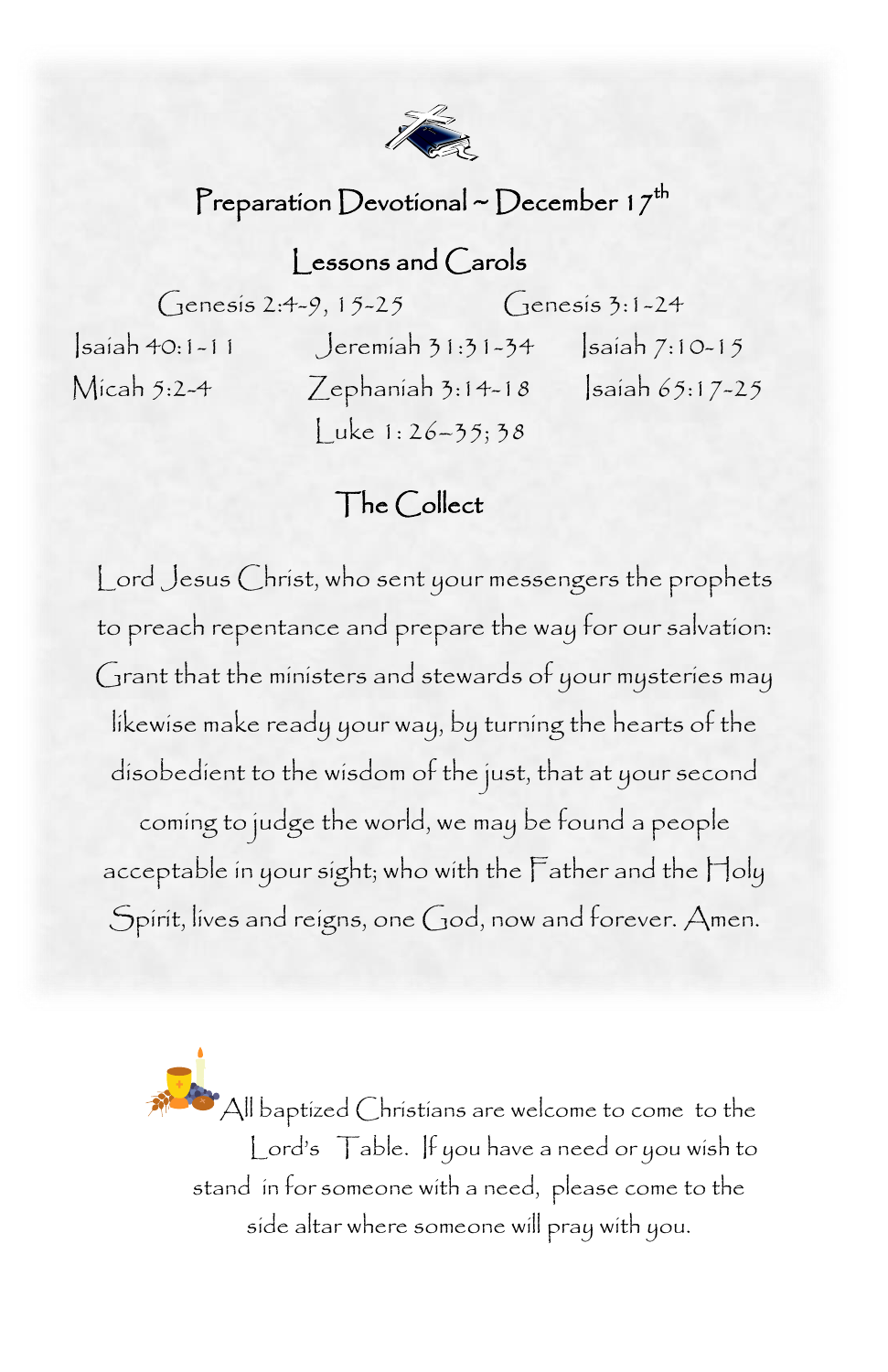## HTAC This Week

## M 12/11

| Group Prayer |  |
|--------------|--|
|              |  |

## $T_{12/12}$

| Women's Bible Study |  |
|---------------------|--|
|                     |  |

## W 12/13

| Men's Group           |  |
|-----------------------|--|
|                       |  |
| Journey Group         |  |
|                       |  |
| Pizza Night           |  |
|                       |  |
| Praise Band Rehearsal |  |
|                       |  |
|                       |  |

## Family the Week

Bill and Janet Moser

### December 3, 2017

Attendance: 40

Offering: \$2401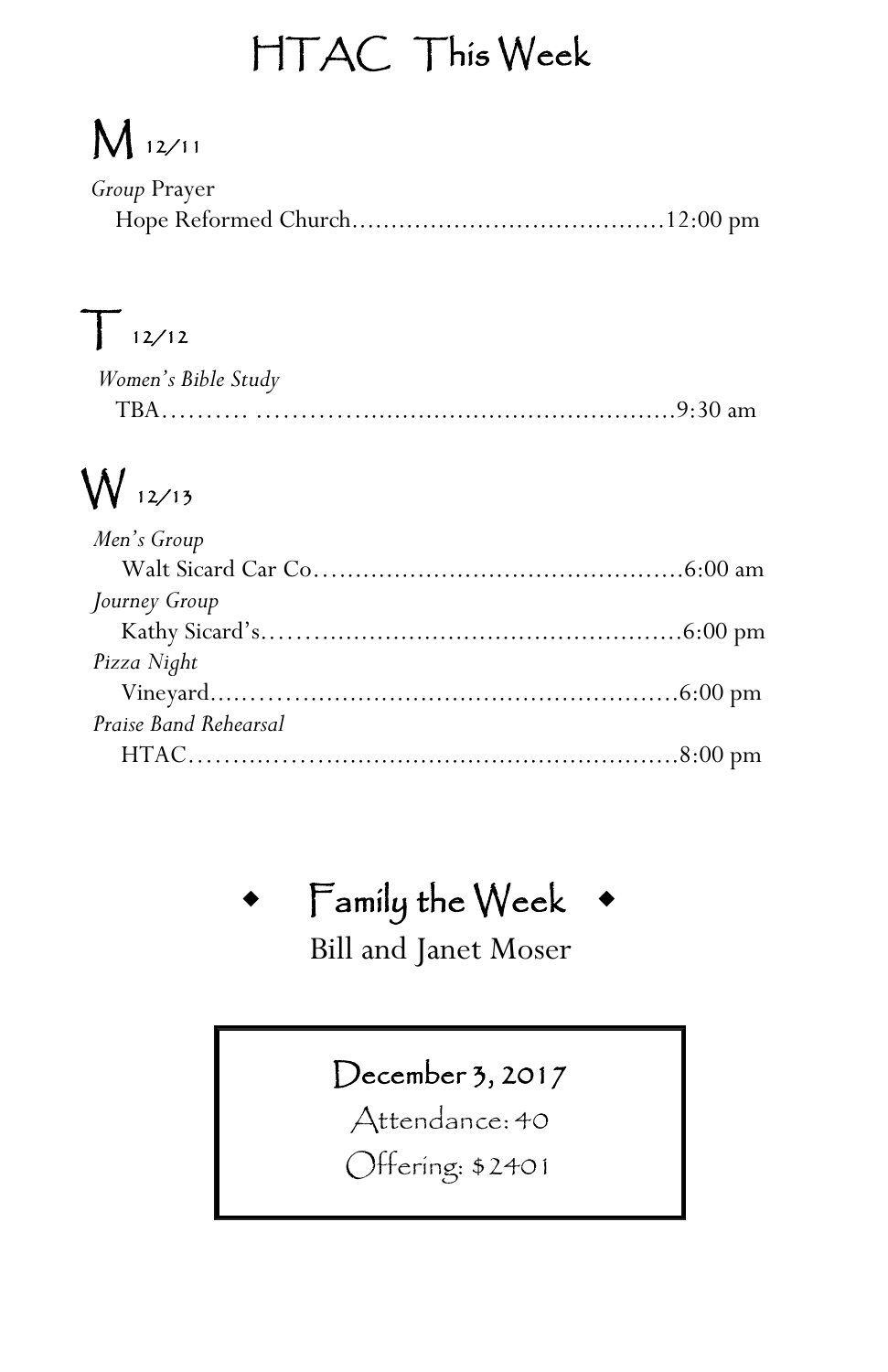### Still Looking …

Lynne's quest to reduce stress continues. She is now looking for someone to type up the bulletin each week. She will share the document file, file of various images she has used on a regular basis, as well as some of her secrets to finding other things that are placed in the bulletins.

### Lessons and Carols

Next Sunday is our Lessons and Carols service. We are in need of readers for the lessons. Copies of the readings as well as a sign-up sheet are on the counter in the parish hall.

## Dona Nobis ~ Sung as a Round

Kim and Margaret will start us off. Then those on the Gospel side will come in with Josh and JD. Those on the Epistle side will come in with Marissa and Lynne.



Words: Traditional Latin Music: Dona nobis pacem, traditional canon

**Public Domain** Irr.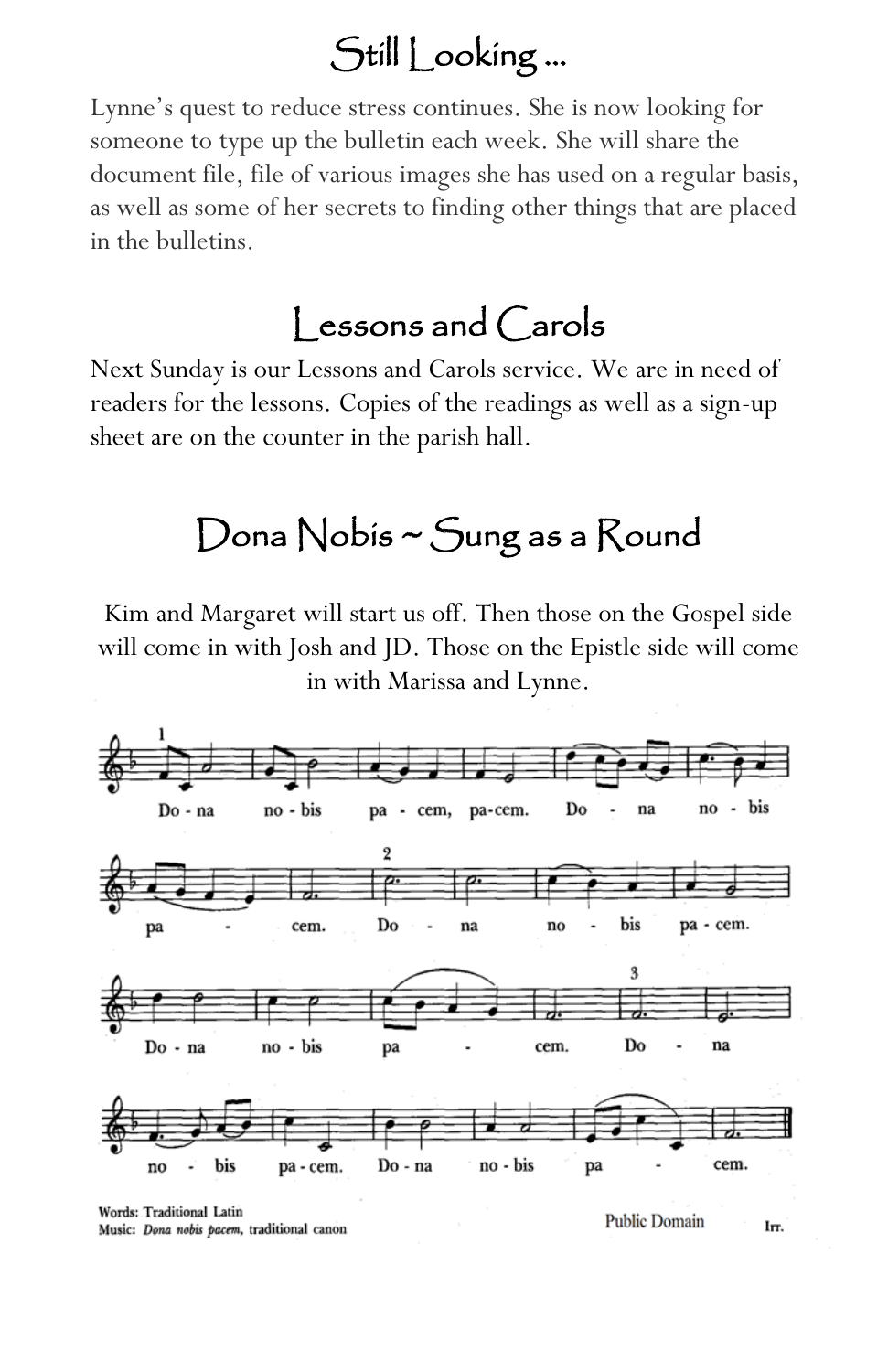### 2018 Pledge Cards

*Every man shall give as he is able, according to the blessing of the Lord your God which He has given you.*

*~*Deuteronomy 16: 17

Pledge cards are available on the parish hall counter. Your completion of a pledge card will enable our vestry to better plan the budget for the coming calendar year. Please prayerfully consider what God is calling you to give to His work through Holy Trinity. You may place your pledge card in the Sunday offering plate or return it through the mail to Holy Trinity, PO Box 261, South Haven, MI 49090 by December 31<sup>st</sup>.



## Greening of the Church

Following Morning Prayer on December 24<sup>th</sup> we will prepare the sanctuary for our Christmas Eve service. Wreaths, boughs, ribbon and a tree will festoon our worship space. Additionally, we will continue with our tradition of placing poinsettias at the altar on Christmas Eve. If you plan to bring any poinsettias as a memorial or in honor of someone please sign up at the counter in the parish hall by December  $17^{\text{th}}$ .



## Christmas Eve Candle Light Service

Join us for our Christmas Eve Service, December 24th at 7:00 pm. Eucharist, carol singing and a special procession for the children that will begin the service; each child will have the opportunity to place a figure around the manger. Come, celebrate the birth of